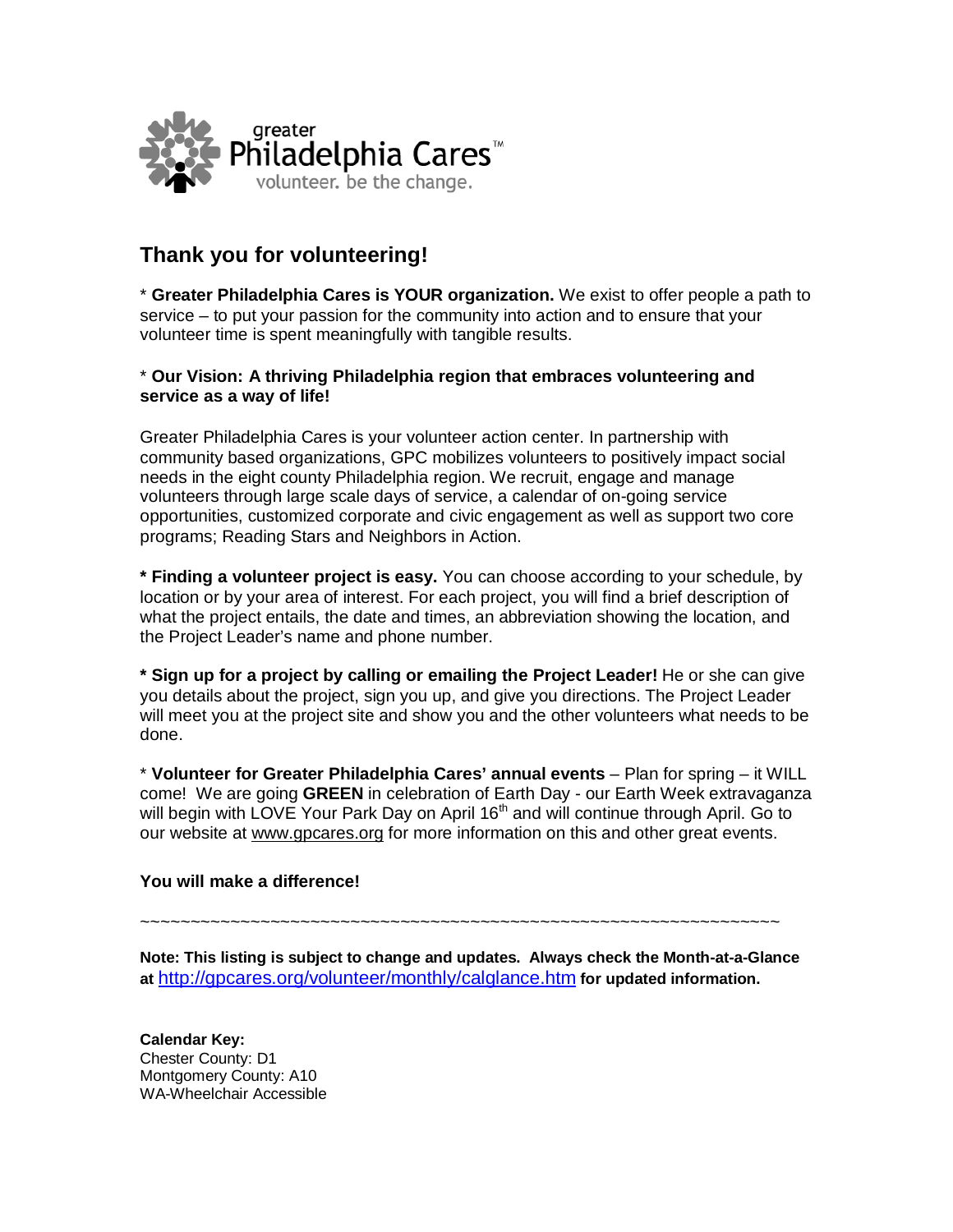#### FF-Family Friendly **A. STRENGTHENING FAMILIES**

**Goal: to bring people together in ways that help each of us to live the lives we desire.**

## **A1. Play Night at Help Philadelphia WA**

Monday, April, 4, 11, 18, 25, 5:45pm-8:00pm Monday, May 2, 9, 16, 23, 5:45pm-8:00pm Monday, June 6, 13, 20, 27, 5:45pm-8:00pm (4-6 volunteers needed; West Philadelphia/Mondays) Play games with the adorable children of this transitional housing facility while their parents learn life and job skills. Project Leaders:

4/4, 5/2, 5/16, 6/6: Connie Kreischer-Slingbaum, 610-292-3777, [ckreisch@paturnpike.com](mailto:ckreisch@paturnpike.com) 4/11, 4/25, 5/9, 6/13: Pundi Ashok, 703-587-9468, [psashok@hotmail.com](mailto:psashok@hotmail.com) 4/18, 5/23, 6/20, 6/27: Ife Carter, 215-430-2004, [Ife\\_carter@yahoo.com](mailto:Ife_carter@yahoo.com)

## **A2. Books through Bars**

Tuesday, April 19, 7:30pm-9:30pm Tuesday, May 17, 7:30pm-9:30pm Tuesday, June 21, 7:30pm-9:30pm (5-6 volunteers needed; Southwest Philadelphia/3<sup>rd</sup> Tuesday) Books through Bars, an agency that provides reading materials to inmates, could use your help reading letters from prisoners, looking for books they requested, and packing the books for shipment. Project Leader: Denise Gant, 215-769-1492

## **A3. Values through Sports and Arts & Crafts**

Saturday, April 9, 30, 10:45am-2:00pm Saturday, May 14, 28, 10:45am-2:00pm Saturday, June 11, 25, 10:45am-2:00pm  $(4-10$  volunteers needed; Nicetown/2<sup>nd</sup> and  $4<sup>th</sup>$  Saturdays) Support New Creation Community Center's program to help at-risk, inner city children and youth develop self-esteem, creativity, values, and life skills through structured activities. Volunteers age 16 and over, please. Project Leaders:

4/30, 5/28, 6/11: Travis Chulick, 717-648-0160, [travis.chulick@gmail.com](mailto:travis.chulick@gmail.com) 4/9, 5/14, 6/25: Ramki Sundaram, 305-608-7451, ramki.sund@gmail.com

#### **A4. Career Wardrobe – East Falls**

Wednesday, April 13, 6:00pm-8:00pm Wednesday, May 11, 6:00pm-8:00pm Wednesday, June 8, 6:00pm-8:00pm (6-11 volunteers needed; East Falls/2<sup>nd</sup> Wednesday) Help transitioning women make a good first impression with employers! Sort and size donated professional clothes for women returning to the workforce. Project Leader: Jeneen N. Lane, 215-280-8827, jeneenlane@yahoo.com

#### **A5. The Wardrobe Boutique**

Wednesday, April 20, 5:00pm-7:00pm Wednesday, May 18, 5:00pm-7:00pm Wednesday, June 15, 5:00pm-7:00pm (5-10 volunteers needed; Center City/3rd Wednesday) Support Career Wardrobe in helping transitioning women re-enter the workplace! Sort and organize donated clothes and assist donors in bringing their donations into the boutique. Project Leader: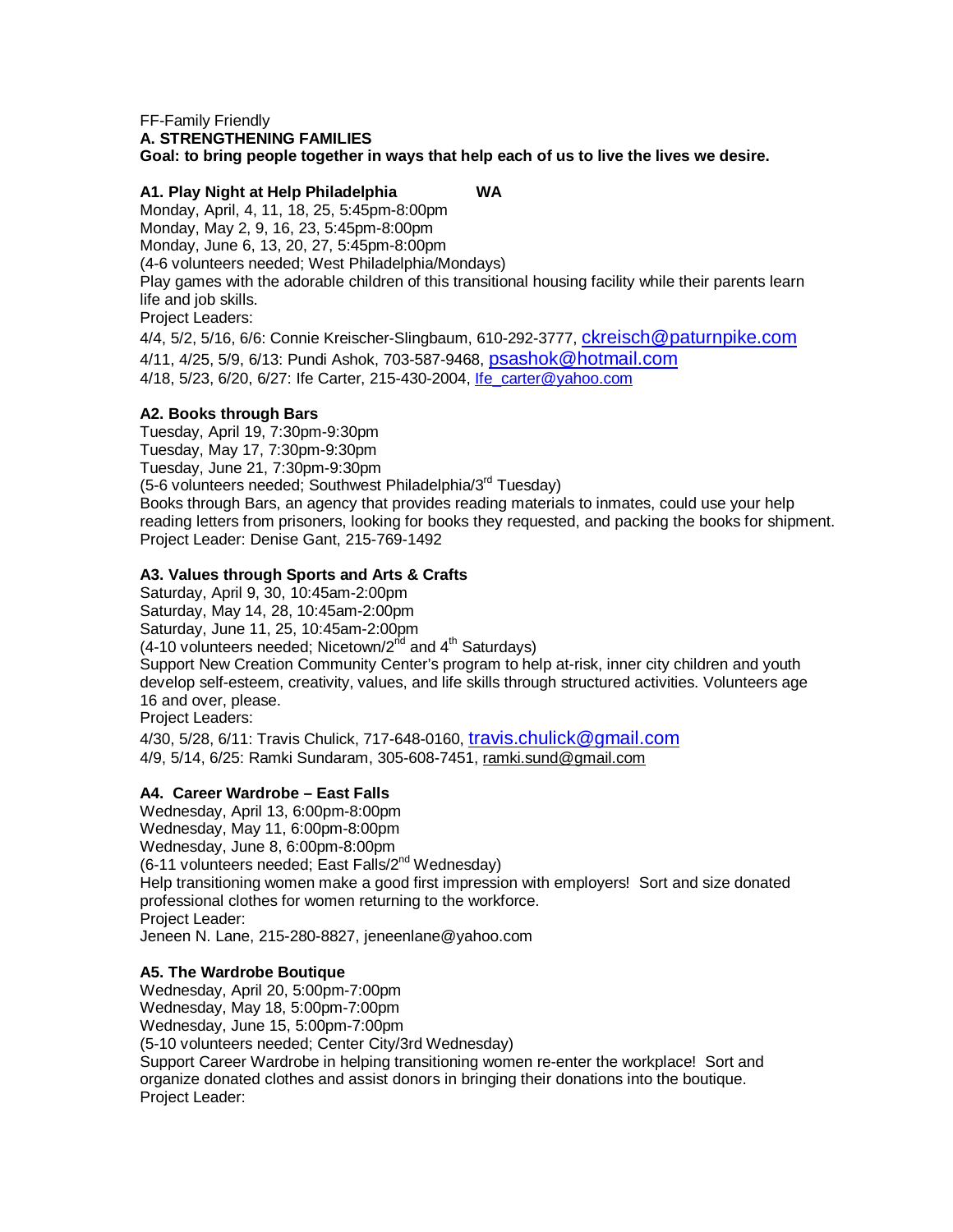Valerie Christy, 215-640-5421(w), [Valerie.Christy@acegroup.com](mailto:Valerie.Christy@acegroup.com)

## **A6. Ronald McDonald House**

Sunday, May 22, 5:00pm-7:30pm Sunday, June 26, 5:00pm-7:30pm  $(3-5$  volunteers needed; West Philadelphia/4<sup>th</sup> Sunday) Call early to get a spot at one of our most popular projects. You'll help prepare and serve a special dinner to families whose children are being treated in nearby hospitals. Project Leader: Susan Wallack, 484-368-3539

## **A7. Shape Up the Shop at Neighborhood Bike Works**

Saturday, April 16, 10:00am-1:00pm Saturday, May 21, 10:00am-1:00pm Saturday, June 18, 10:00am-1:00pm (2-4 volunteers needed, West Philadelphia/3rd Saturday) Help "shape up the shop" at this educational organization that seeks to increase opportunities for urban youth through bicycling. Volunteers under 18 need to be accompanied by an adult. Project Leader: Robert Starrett, 215-913-2369, starrett.robert@gmail.com

# **A8. Friday Game Night at Olivet Baptist Church**

Friday, April 1, 8, 15, 29, 5:30pm-8:00pm Friday, May 6, 13, 20, 5:30pm-8:00pm Friday, June 3, 10, 17, 24, 5:30pm-8:00pm (5-10 volunteers needed; Logan/Fridays) Come help Olivet Baptist Church host a fun night of board games, video games, and activities with the local youth. Help create a positive and nurturing environment through personal interaction and by enjoying a meal together. Project Leader: Randall McCaskill, 484-838-9331, mccaskillr@yahoo.com

## **A9. Cradles to Crayons FF**

Tuesday, April 12, 26, 5:00pm-8:00pm Tuesday, May 10, 24, 5:00pm-8:00pm Tuesday, June 14, 28, 5:00pm-8:00pm (15-20 volunteers needed; Conshohocken/2nd & 4th Tuesdays) Give every child what they deserve – help sort and organize donated toys and clothes that will be available to homeless and low income children around the Philadelphia area. Project Leader: Brian Kindle, 215-836-0958 x202, brian@cradlestocrayons.org

#### **A10. The Salvation Army Red Shield Family Residence**

Mondays, April 4, 11, 18, 25, 6:00-8:00pm Mondays, May 2, 9, 16, 23, 6:00-8:00pm Mondays, June 6, 13, 20, 27, 6:00-8:00pm (1 volunteer needed; Spring Garden/ Mondays) Play with the children in the Bright Spaces area while their parents attend meetings. Volunteers must be 18 or older. Project leader:

Donna Fountain[, donna.fountain@use.salvationarmy.org,](mailto:donna.fountain@use.salvationarmy.org) (215)787-2966

## **A11. Get Moving! at Trevor's Place**

Thursdays, April 7, 14, 21, 28, 5:45-7:30pm Thursdays, May 5, 12, 19, 26, 5:45pm-7:30pm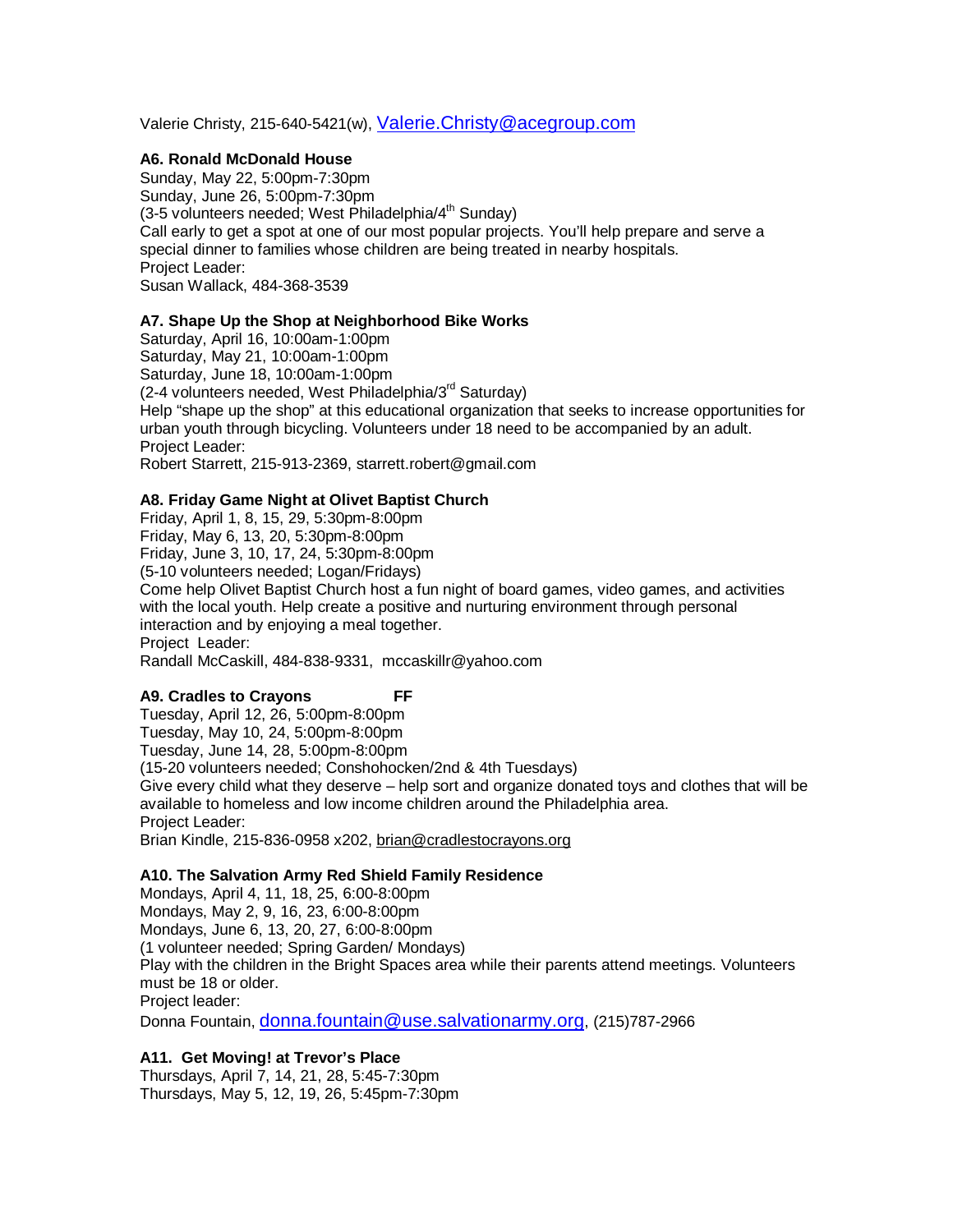Thursdays, June 2, 9, 16, 23, 30, 5:45pm-7:30pm

(12 volunteers needed; Fairmount South/Thursdays) Volunteers will read, talk, and play with the children to get them active and be encouraged to create their own games to be played indoors or outdoors. Project Leader: Barbara McCoy, 215-294-0490, Barbara.McCoy@wachovia.com

## **A12. Olivet Baptist - School's Out for Summer Celebration**

Tuesday, June 28, 6:15pm-7:30pm

(5-10 volunteers needed; Logan/Tuesdays)

Join area youth to celebrate all they've accomplished through the school year and to recognize their continued participation in the Olivet Baptist Tutoring & Youth Enrichment program. We'll enjoy some delicious snacks and play games with the children during this special event presented by GPC volunteers in collaboration with the folks at Olivet Baptist Church. Project Leader:

Barbara Murphy-Warrington, 678-469-8291, [bmurphywarring@gmail.com](mailto:bmurphywarring@gmail.com)

## **B. PEOPLE LIVING WITH DISABILITIES**

**Goal: to provide social and educational opportunities that increase self-sufficiency for those living with disabilities by breaking down barriers and thereby strengthening our society.**

## **B1. Inglis House Ice Cream/ Pizza Party Social WA, FF**

Saturday, April 9, 1:00pm-3:00pm Saturday, May 14, 1:00pm-3:00pm Saturday, June 11, 1:00pm-3:00pm (5-8 volunteers needed; City Line/2<sup>nd</sup> Saturday) Have fun with the residents of Inglis House as you talk and play games during their party! Project Leader: Sarah Zulueta, 215-279-0199, szulueta@comcast.net

## **B2. Pegasus Riding Academy**

Saturday, April 2, 16, 10:30am-1:30pm Saturday, May 7, 10:30am-1:30pm Saturday, June 4, 18, 10:30am-1:30pm (3-6 volunteers needed: Northeast/ $1<sup>st</sup>$  and  $3<sup>rd</sup>$  Saturdays) Help Pegasus provide disabled individuals with therapeutic riding lessons! Volunteers will side walk the horses during the lesson, groom and feed the animals, and sweep up the stables. Volunteers 14 and older, please. Project Leader: Rachel Ham, 267-795-8137, racheldham@gmail.com

## **B3. Carousel House**

Get out your dancing shoes and prepare to have a fun evening at Carousel House. Volunteers will helping to decorate, serve dinner and may get a chance to take a spin around the dance floor! Friday, April 8 - Spring Fling Dance, 6:30-9:30 p.m. (4-6 volunteers needed) Saturday, May 14 - SUNY Day Celebration, 10-2 p.m. (4-6 volunteers needed) Friday, June 17 - PreSummer Dance, 6:30-9:30 p.m. (4-6 volunteers needed) Project Leader:

Scott Bowman, 215-685-0160, [carouselpa@aol.com](mailto:carouselpa@aol.com)

## **C. SENIORS**

**Goal: to improve the quality of life for our elderly residents.**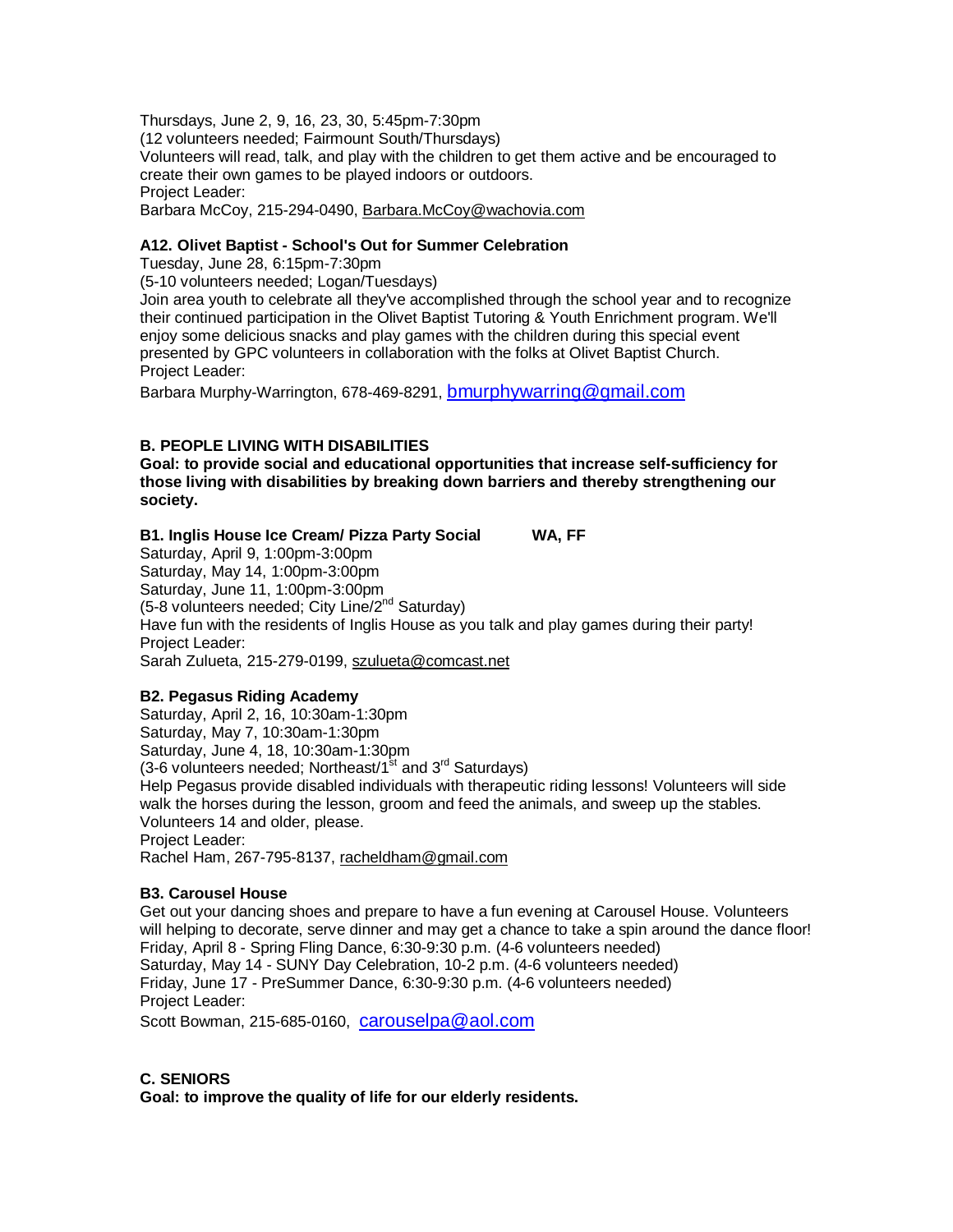#### **C1. Senior Social Club at the Watermark at Logan Square WA**

Tuesday, April 5, 12, 19, 26, 6:45pm-8:00pm Tuesday, May 3, 10, 17, 24, 31, 6:45pm-8:00pm Tuesday, June 7, 14, 21, 28, 6:45pm-8:00pm (4-6 volunteers needed; Center City/Tuesdays) Socialize and lead activities with the eager senior citizens in this residential care facility. Play some serious bingo with a lovely and lively group of seniors! Ages 14 and over, please. Project Leaders: 4/12, 4/26, 5/10, 5/24, 6/7, 6/21 : Christine Manturuk, 215-851-0723, christinemanturuk@yahoo.com 4/5, 4/19, 5/3, 5/17, 5/31, 6/14, 6/28: Stephen Pancoe, 908-216-2711, stephen\_pancoe@irco.com

## **C2. Casino Night at Maple Wood Manor WA**

Monday, April 4, 11, 18, 25, 6:45pm-8:00pm Monday, May 2, 9, 16, 23 , 6:45pm-8:00pm Monday, June 6, 13, 20, 27 , 6:45pm-8:00pm (4-6 volunteers needed; Germantown/Mondays) You'll bring cheer to someone's heart by helping out with casino games and awarding prizes to the winners. These are exciting evenings that bring joy to the seniors - and to the volunteers! Project Leader:

Earnest Carwise, 215-327-9643, ecarwise@aol.com

#### **C3. Game Night at Hayes Manor Retirement Home WA**

Thursday, April 14, 6:00pm-7:30pm Thursday, May 12, 6:00pm-7:30pm Thursday, June 9, 6:00pm-7:30pm (1-2 volunteers needed; City Line/2<sup>nd</sup> Thursdav) Come spend time with some wonderful seniors, playing games and doing various activities. A good time will be had by all! Project Leader: Norman Green, 215-236-5777, [rosegren@verizon.net](mailto:rosegren@verizon.net)

#### **C4. Hayes Manor Spa Party WA, FF**

Saturday, April 9, 23, 1:30pm-3:00pm Saturday, May 14, 28, 1:30pm-3:00pm Saturday, June 11, 25, 1:30pm-3:00 (3-5 volunteers needed; City Line/2<sup>nd</sup> and 4<sup>th</sup> Saturdays) Give the seniors a fun afternoon of beauty! Volunteers will brighten the day of the lovely ladies at Hayes Manor by painting their nails and giving them other spa delights. Project Leader: Tam Lieu, 717-903-0270, [lieuthanhtam@yahoo.com](mailto:lieuthanhtam@yahoo.com)

#### **C5. BINGO! at Kearsley Retirement Community Center WA**

Wednesday, April 6, 20, 6:30pm-7:30pm Wednesday, May 4, 18, 6:30pm-7:30pm Wednesday, June 1, 15, 6:30pm-7:30pm (2-4 volunteers needed; West Philadelphia/1<sup>st</sup> & 3<sup>rd</sup> Wednesdays) Come join the game by calling numbers and distributing prizes to the winners. Have an exciting evening that will bring joy to the seniors! Project Leader: Kamla Dulcio, 215-477-2909, kadua1@hotmail.com

#### **C6. CARIE – Silent Auction**

Thursday, May 12, 6:00pm-8:30pm (10 volunteers needed; West Philadelphia/Thursday)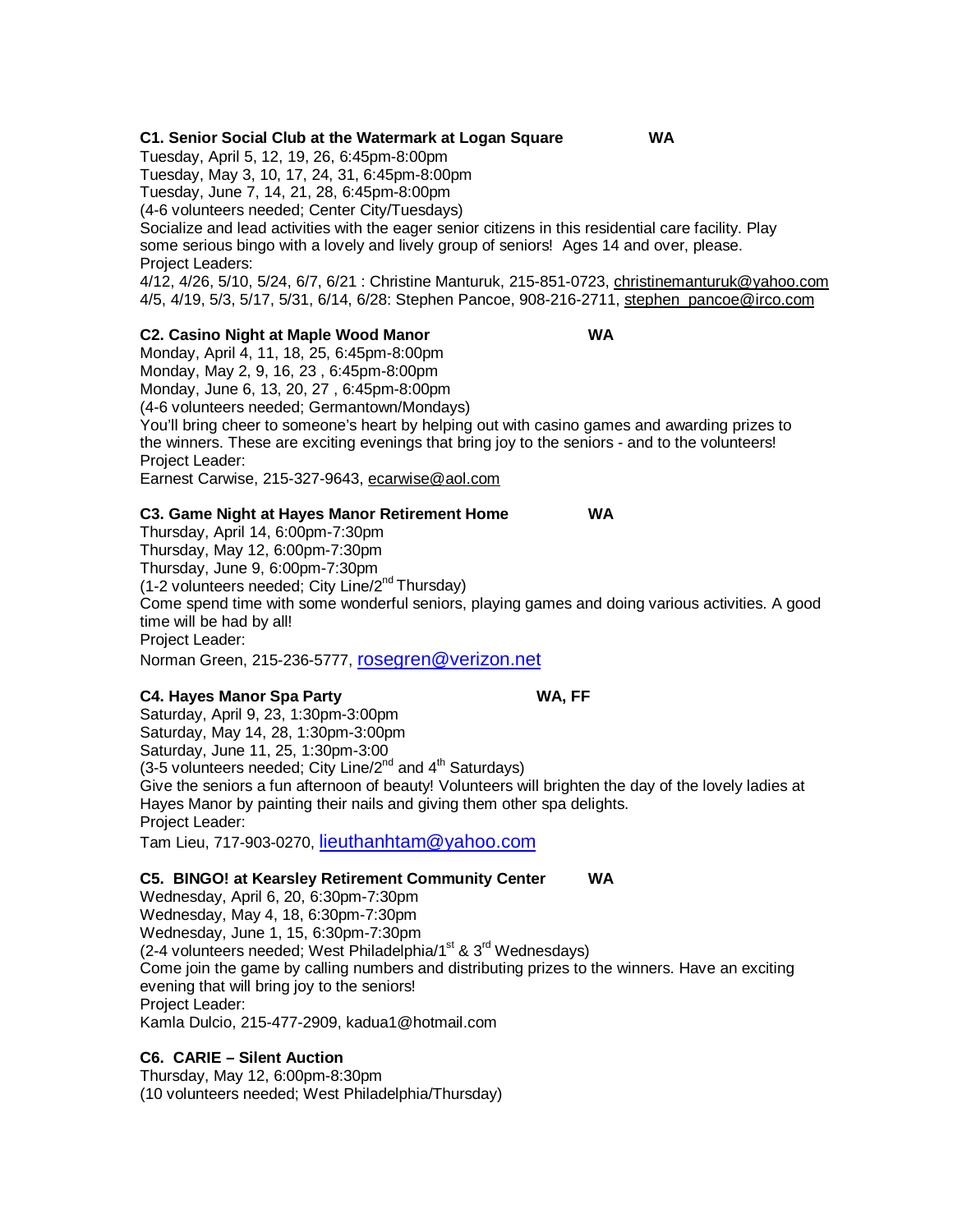Come join the staff of CARIE (Center for Advocacy for the Rights and Interests of the Elderly) close out their silent auction and have some food and fun. Volunteers will help organize and pack up items bid on at the silent auction. Project Leader:

Lori Walsh, 267-546-3441, walsh  $@$  carie.org

## **D. HUNGER RELIEF**

**Goal: to provide nourishing meals to residents of our region.** 

#### **D1. City Team Ministries**

Sunday, April 10, 4:30pm-6:00pm Sunday, May 8, 4:30pm-6:00pm Sunday, June 12, 4:30pm-6:00pm  $(3-4$  volunteers needed; Chester/ $2^{nd}$  Sunday) Pitch in to help serve dinner to homeless men and families in the city of Chester. After dinner is served, feel free to sit, visit, and brighten someone's evening. Project Leader: David Benton, 215-531-3343 (c), 215-937-1126 (h)

#### **D2. Philabundance Food Bank**

Tuesday, April 19, 6:30pm-8:30pm Tuesday, May 17, 6:30pm-8:300pm Tuesday, June 21, 6:30pm-8:300pm (10-18 volunteers needed; South Philadelphia/3rd Tuesday) Join us at the Food Bank to sort and repackage food for local pantries. If you're concerned about our hungry neighbors, here's your chance to help! Volunteers must be 14 and older. Project Leader: Bob Quint, 215-231-1444, bob.quint@radian.biz

#### **D3. Jewish Relief Agency**

Sunday, April 10, 10:00am-11:30am Sunday, May 15, 10:00am-11:30am Sunday, June 12, 10:00am-11:30am (5-15 volunteers needed; Northeast Philadelphia/One Sunday) Join Jewish Relief Agency's mission to relieve hunger for low-income and elderly families by packing non-perishable kosher food for delivery. A busy hour-and-a half of packing will serve 1,600 families in the Northeast and beyond. Your help in delivering the food boxes afterwards would also be much appreciated! Project Leader: Joanne Webb, 215-787-0495, joanne.webb@temple.edu

#### **D4. MANNA**

Monday, April 4, 5:30pm-7:30pm Monday, May 2, 5:30pm-7:30pm Monday, June 6, 5:30pm-7:30pm

(5 volunteers needed; Center City/One Monday)

MANNA, the Metropolitan Area Neighborhood Nutrition Alliance, prepares and delivers meals to people at acute nutritional risk due to life threatening illnesses. Help prepare some wonderful comfort food. Volunteers age 15 and over, please. Project Leader:

Mandy Blumenthal, 610-667-0658(h), 215-241-3991(w), ajtrublu@msn.com

#### **D5. SHARE** FF

Saturday, April 9, 9:00am-12:00pm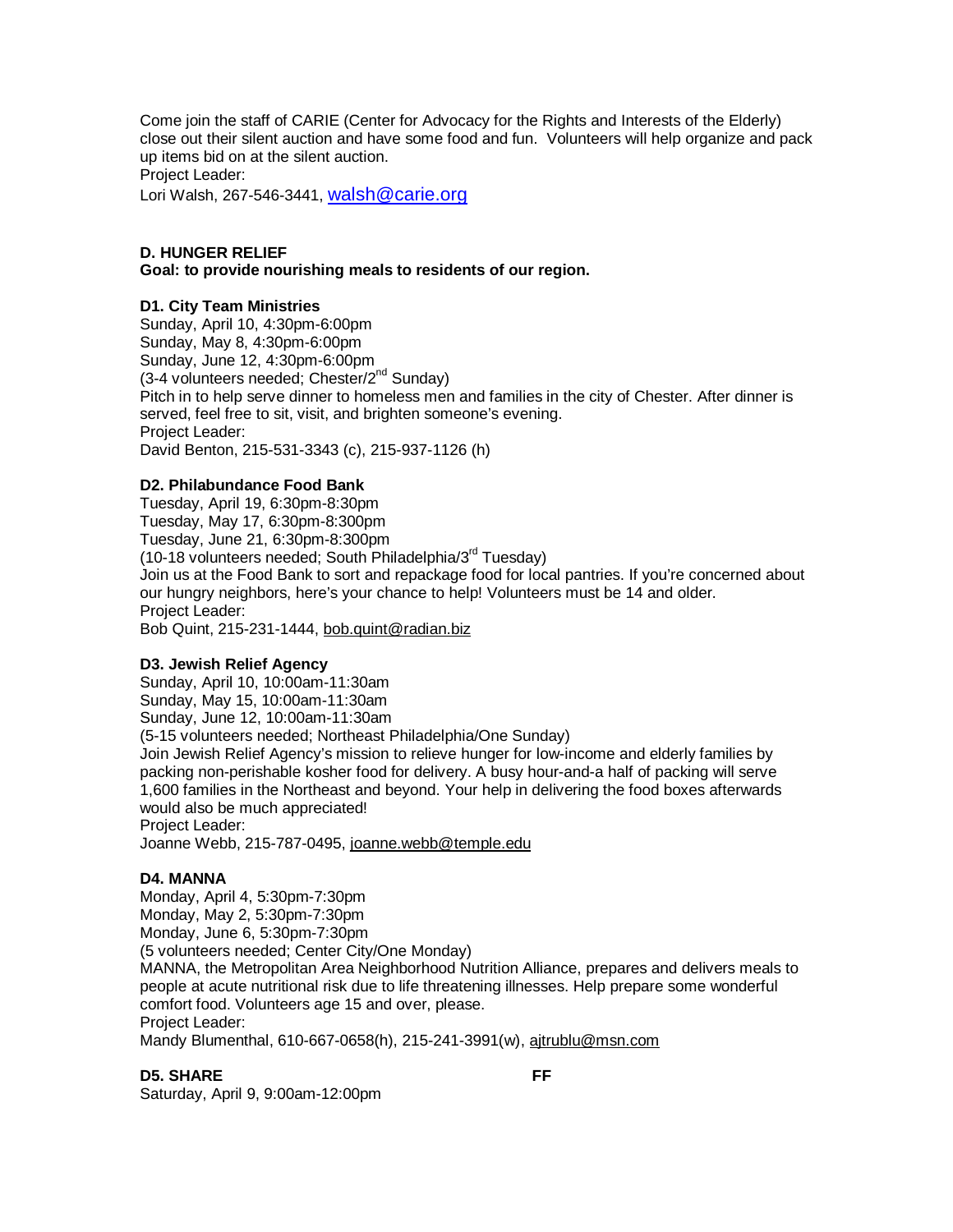Saturday, May 14, 9:00am-12:00pm Saturday, June 18, 9:00am-12:00pm (10 volunteers needed; East Falls/One Saturday) SHARE (Self Help and Resource Exchange) is a program in which people can purchase a package of food at a significantly reduced rate in exchange for two hours of community service. SHARE is for anyone who wants to participate: "If you eat, you qualify." Come out, package and bag food, and help your neighbors! Project Leader: Jessica Cole, jessica.L.cole@citizensbank.com

## **D6. Old First United Food Cupboard**

Saturday, May 7, 9:00am-12:00pm Saturday, June 4, 9:00am-12:00pm (3-6 volunteers needed; Center City /1<sup>st</sup> Saturday) The Cupboard program at Old First United Church of Christ serves members of the homeless community every Saturday morning. Volunteers will also assist with organizing and sorting donated items. Project Leader:

Teddi Ashby, 215-877-6233, [tedash@aol.com](mailto:tedash@aol.com) 

## **D7. Food Tasting Prep Urban Nutrition Initiative**

Saturday, April 2, 30, 10:00am-2:00pm Saturday, June 4, 10:00am-2:00pm

(5-10 volunteers needed; University City/One Saturday)

The Urban Nutrition Initiative is a university-community partnership that strives to increase food and nutrition knowledge in K-12 grade students. Volunteers are needed to wash, cut, package, and prepare food samples and also help organize nutritional information inserts for monthly food tastings at 20 partnering schools.

Project Leader:

Nancy Dearden, 215-901-6444, [nancy.dearden@verizon.net](mailto:nancy.dearden@verizon.net) 

## **E. ENVIRONMENT**

**Goal: to create cleaner, greener, and safer neighborhoods, while increasing responsibility for our environment in those who serve.** 

**Spring has sprung!** 

**Please note that all of our outdoor projects are rain or shine.** 

## **E1. Wissahickon Restoration Volunteers**

Saturday, April 2, 10:00am-12:00pm Sunday, April 17, 10:00am-12:00pm Saturday, May 7, 10:00am-12:00pm Sunday, May 15, 10:00am-12:00pm Saturday, June 11, 10:00am-12:00pm Sunday, June 26, 10:00am-12:00pm (10-15 volunteers needed; Roxborough–Mount Airy/Saturday and Sunday) A few good volunteers are needed to assist with removing invasive plants, planting trees and shrubs, rescuing trees from vines, and performing trail maintenance in Wissahickon Park. All tools, gloves, etc. are provided. Project Leader: Susannah Beckett, 215-951-0330 x 2175, susannahb@rhd.org

## **E2. Chamounix Stables Barn Helpers**

Saturday, April 9, 10:00am – 12:00pm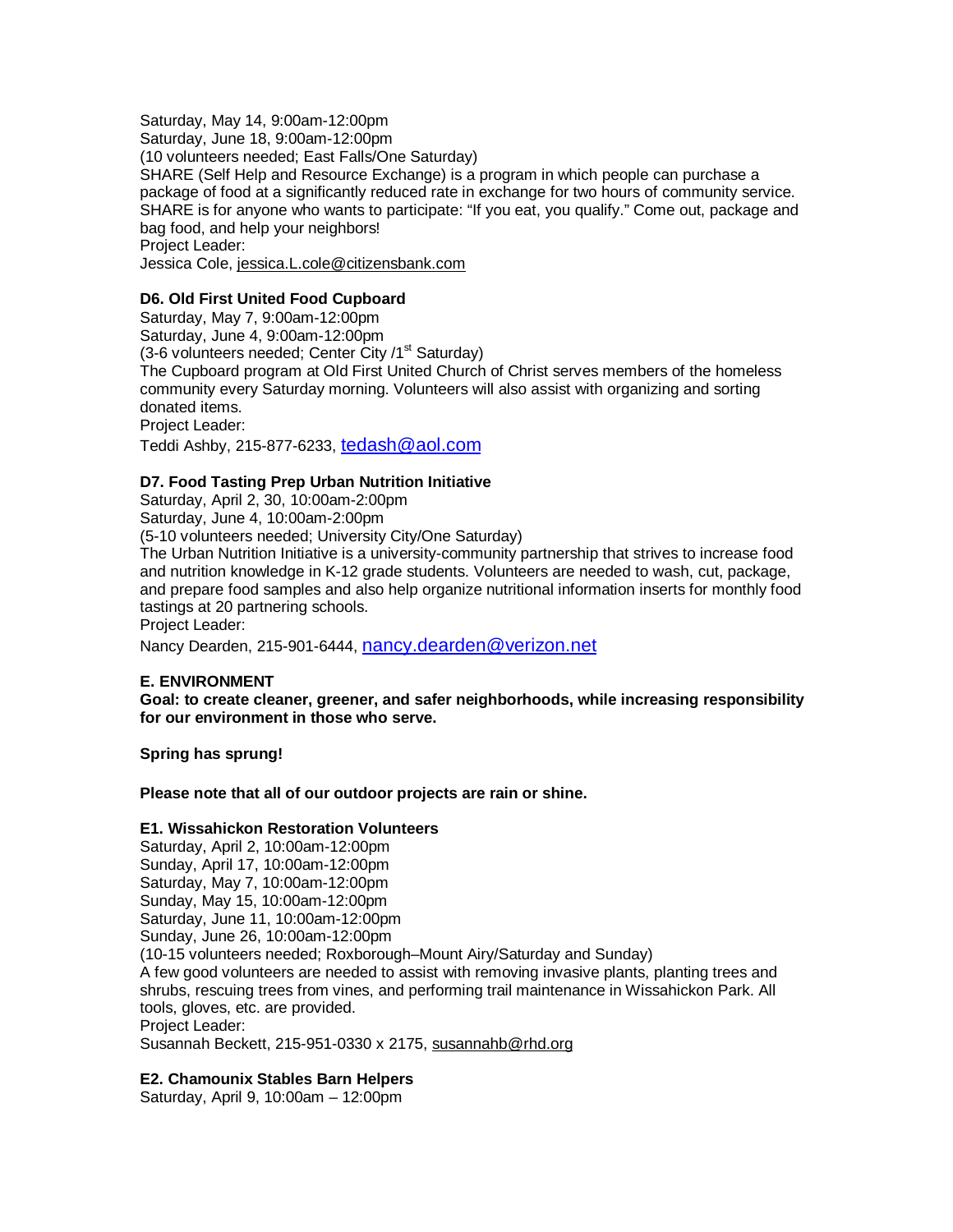Saturday, May 14, 10:00am-12:00pm

Saturday, June 11, 10:00-12:00pm

(8-12 volunteers needed; West Philadelphia/One Saturday)

Come help prepare the stables for the Work to Ride program available to at-risk urban youths. Activities for the barn-lover in all of us include clearing trails, cleaning and painting hay lofts, repairing fences and gardening.

Project Leader:

Ed Montoute, [emontoute@gmail.com,](mailto:emontoute@gmail.com) 215-327-3634

## **E3. Wissahickon Valley Watershed Association – "Serve the Preserve"**

Saturday, April 2, 9:00-12:00pm (50 volunteers needed, North Wales/ Saturday) Join WVWA for a great day of planting trees and invasive removal. This project is ideal for scouts, school service projects and anyone who wants to make a difference in the Wissahickon Watershed. Project Leader: Bob Adams, 215-646-8866, [bob@wvwa.org](mailto:bob@wvwa.org)

## **E4. Roxborough Development Corporation-Spring Planting Day**

Saturday, April 9, 9:00-1:00pm (20 volunteers needed, Roxborough/Saturday) Please join the staff of Roxborough Development Corporation and other volunteers as they create an intimate atmosphere for Ridge Avenue by planting sidewalk planters. No gardening experience necessary. Project Leader:

Ken Bigos, 215-508-2358, [ken@roxborough.us](mailto:ken@roxborough.us)

## **E5. John Heinz National Wildlife Refuge at Tinicum**

Saturday, May 14, 9:00-2:00pm

(50 volunteers needed, Eastwick/Saturday)

Come out and help the remove invasive species at the Refuge. All tools will be provided. Please bring water and lunch. All volunteers under 18 must be accompanied by an adult. Project Leader:

Lori Weingartner, 215-365-3118, [lori\\_weingartner@fws.gov](mailto:lori_weingartner@fws.gov)

## **F. DIGITAL INCLUSION**

**Goal: to increase accessibility and training offered to people across the digital divide by engaging skilled volunteers in projects that strengthen resources, increase knowledge, and build skills.**

#### **F1. Casa Farnese Computer Session WA**

Monday, April 11, 25, 6:00pm-7:00pm Monday, May 9, 23, 6:00pm-7:00pm Monday, June 13, 27, 6:00pm-7:00pm (2-4 volunteers needed; Center City/ Two Mondays) Help seniors improve their computer skills by teaching them the basics of email, typing and Internet usage. Project Leaders: 4/11, 5/9, 6/13: Annie Grochmal, 412-418-2893, anniegrochmal@gmail.com 4/25, 5/23, 6/27: Kate Malia, 215-498-3710, ktmalia8@hotmail.com

## **F2. The NTR Computer Thrift Store FF**

Saturday, April 2, 10:00am-12:00pm Saturday, May 7, 10:00am-12:00pm Saturday, June 4, 10:00am-12:00pm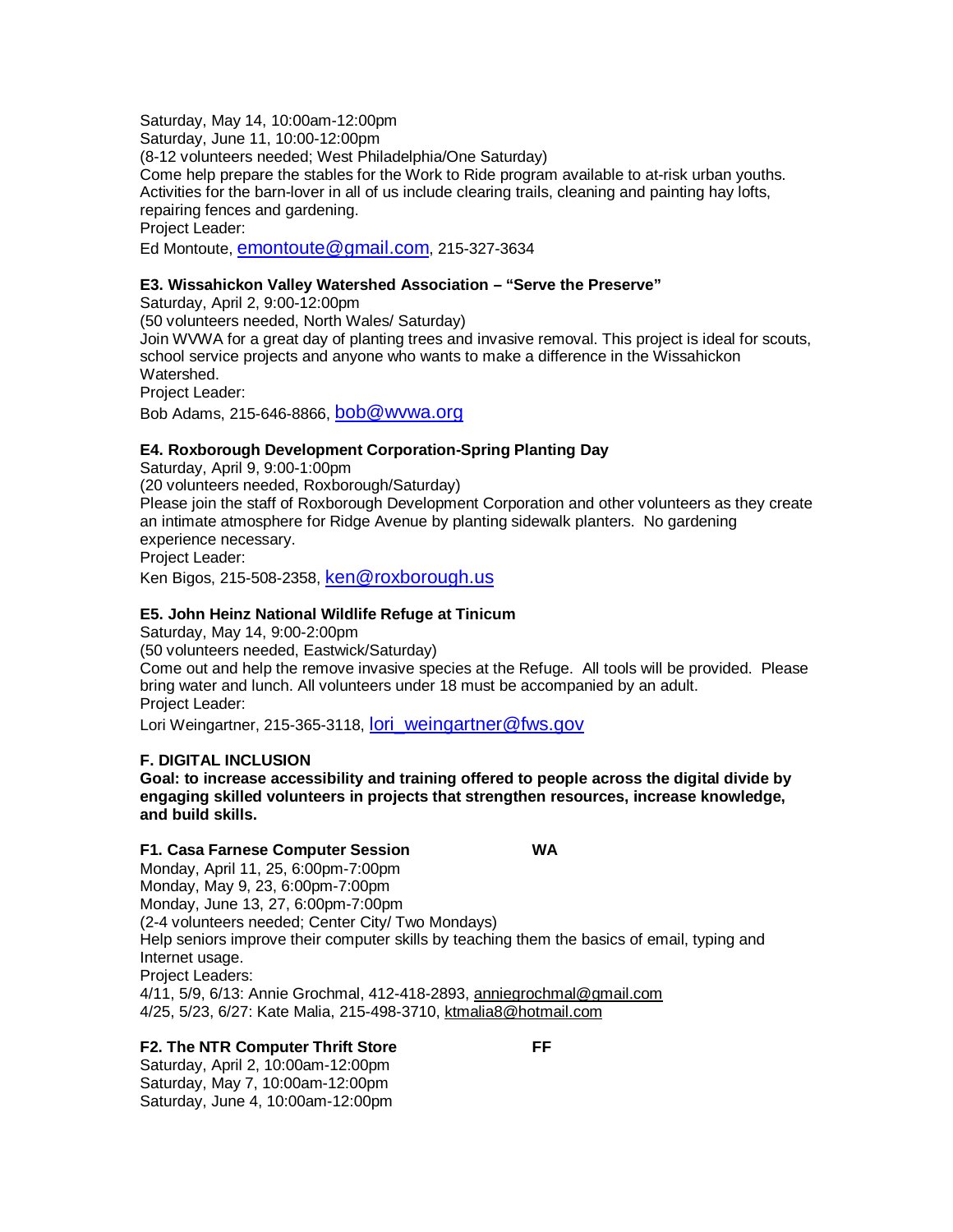(3-15 volunteers needed; Fairmount Area/Saturday)

Nonprofit Technology Resources serves low-income Philadelphia residents by recycling used computers, providing hands-on training, and assisting community-based service organizations to use computers in their work. Join in the fun by sorting and organizing donated equipment. Project Leader:

Pamela Elchert Thurmond, 215-772-2291 (w), [pelchertthurmond@gmail.com](mailto:pelchertthurmond@gmail.com)

## **G. COMMUNITY DEVELOPMENT AND REVITALIZATION**

**Goal: to assist communities by building relationships between community members and making our neighborhoods more beautiful places in which to live.**

**Please note: all of our outdoor projects are rain or shine.**

## **G.1 Neighbors In Action**

City-wide/Saturdays)

Join a group of conscientious community members to fight urban blight! Greater Philadelphia Cares volunteers work alongside residents to beautify the neighborhood and do gardening projects across the city. This is a great opportunity to volunteer with others as well as a good chance to make new friends! Sign up for a project or get your neighborhood involved. Project Leader:

Ray Gant, 215-964-7627, rohproject@comcast.net

## Saturday, April 2<sup>nd</sup> – the Mayor's Philly Spring Cleanup 2011

- 1. 400 N. 65th Street, West Philly 19151 9am to 2pm, 100 volunteers needed.
- 2. 200 N. Simpson Street, West Philly 19139 9am to 2pm, 100 volunteers needed.
- 3. 400 N.Simpson Street, West Philly 19151 9am to 2pm, 100 volunteers needed.
- 4. 1800 N. Etting Street, North Philly 19121 9am to 2pm, 100 volunteers needed.

 5. H Street and Ontario Street, North Philly 19134 - 9am to 2pm, 150 volunteers needed. 6. 2200 and 2300 W. Thompson Street, North Philly 19124 -9am to 2pm, 100 volunteers needed

- 7. 5000 N. 3rd Street, North Philly 19120, 9am to 2pm, 100 volunteers needed.
- 8. 1800 Meadow Street, Frankford 19124, 9am to 2pm, 200 volunteers needed.
- 9. 3100 W. Tasker St., South Philly 19145, 10am -2pm, 100 volunteers needed
- 10. 1500 N. 6th Street, North Philly 19122, 9am -2pm, 100 volunteers needed.
- 11. 2500 N. 28th Street, North Philly 19132, 9am to 2pm, 50 volunteers needed.
- 12. 3000 Weikel Street, Port Richmond 19134, 9am to 2pm, 50 volunteers needed.
- 13. 6200 Chew Ave., Germantown 19138, 9am to 2pm, 100 volunteers needed.
- 14. Overington Park, 1300 Orthodox Street, Frankfort 19124, 50 volunteers needed.

Saturday, April  $9^{th}$  -10:00am – 2:00pm, West Philly 19151, 400 N. 65<sup>th</sup> Street, neighborhood cleanup, 50 volunteers needed.

Saturday, April  $16<sup>th</sup>$  -10:00am – 2:00pm, Kensington 19134, McPherson Park, Kensington Ave. & Indiana Avenue, cleanup, 150 volunteers needed.

Wednesday, April  $20^{th}$  -10:00am – 2:00pm, Frankford 19124, Womrath Park, Kensington Ave. & Adams Ave., cleanup, 50 volunteers needed.

Saturday. April 23<sup>rd</sup> -10:00am - 2:00pm, Kensington 19134, Harrowgate Park, Kensington Ave.& Tioga St., cleanup, 150 volunteers needed.

## **H. EDUCATION**

**Goal: to provide adults and children in our region with the tools they need to learn ,**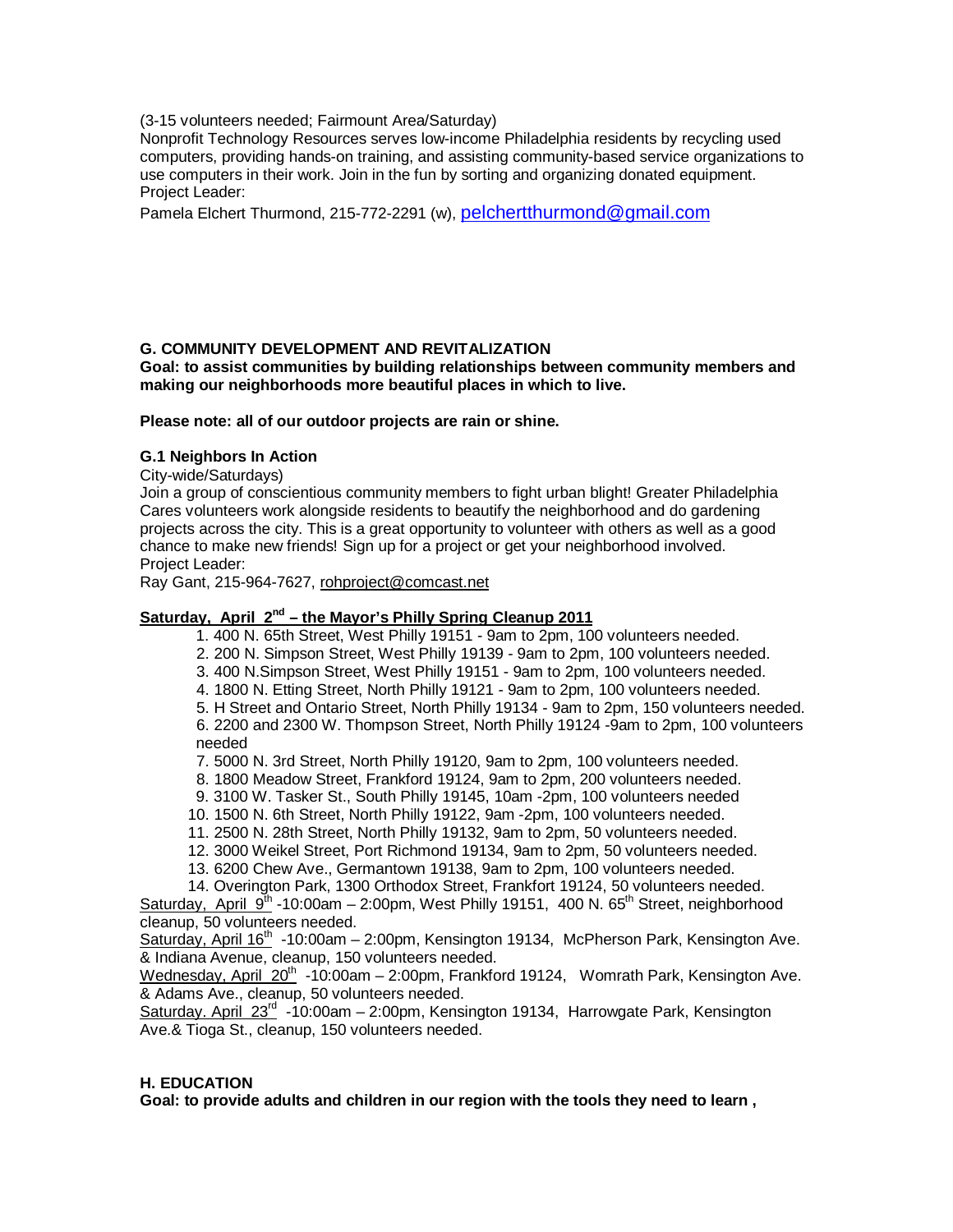**helping them achieve full educational competence and the ability to master any subject.**

## **H1. Olivet Baptist Tutoring & Youth Enrichment Program**

Wednesday, April 6, 13, 27, 6:15-7:15pm Wednesday, May 4, 11, 18, 25, 6:15-7:15pm Wednesday, June 1, 8, 15, 22, 6:15-7:15pm (20-30 volunteers needed; Logan/Wednesdays)

Join this wonderful after-school youth program, which provides much-needed learning and enrichment activities for neighborhood children. Participating youth range in age from pre-K to 8th grade, with activities including general homework help, story time, spelling bees, science experiments, arts & crafts, and writing & reading comprehension exercises. For more details about this project, check out the Olivet Baptist Tutoring & Youth Enrichment Facebook page at [tinyurl.com/36bvrlj!](http://www.tinyurl.com/36bvrlj!)

## Project Leaders:

4/6, 4/27, 5/11, 5/25, 6/8, 6/22: Matt Migliore, 484.255.9032, [matt.migliore@gmail.com](mailto:matt.migliore@gmail.com) 4/13, 5/4, 5/18, 6/1, 6/15: Barbara Murphy-Warrington, 678-469-8291, [bmurphywarring@gmail.com](mailto:bmurphywarring@gmail.com)

## **H2. Tutoring at Northern Home for Children**

Wednesday, April 6, 13, 20, 27, 6:30pm-7:30pm Wednesday, May 4, 11, 18, 25, 6:30pm-7:30pm Wednesday, June 1, 8, 6:30pm-7:30pm (6 volunteers needed; Roxborough/Wednesdays) Spend time with students at this after-school program. Volunteers will create an enjoyable environment to help with homework or work on reading comprehension and math exercises. Project Leader:

Alisha Trocciola, 732-221-7432 (c), [alisha.trocciola@gmail.com](mailto:alisha.trocciola@gmail.com)

## **H3. Tutoring at Northern Home for Children (Girls)**

Thursday, April 7, 14, 21, 28, 6:30pm-7:30pm Thursday, May 5, 12, 19, 26, 6:30-7:30pm Thursday, June 2, 9, 6:30-7:30 (6 volunteers needed; Roxborough/Wednesdays) Spend time with students at this after-school program. Volunteers will create an enjoyable environment to help with homework or work on reading comprehension and math exercises. Project Leader:

Denise Lanatto, 267-330-2570 w, [denise.m.lanatto@us.pwc.com](mailto:denise.m.lanatto@us.pwc.com) 

## **H4. Tutoring at SquashSmarts**

Monday, 4/4, 4/11, 4/25, 5/2, 5/9, 5/16, 5/23, 6/6, 6/13 3:45pm-6:00pm Tuesday, 4/5, 4/12, 4/26, 5/3, 5/10, 5/24, 5/31, 6/7, 6/14 3:45pm-6:00pm Wednesday 4/6, 4/13, 4/27, 5/4, 5/11, 5/18, 5/25, 6/1, 6/8, 6/15 3:45-6:00pm Thursday, 4/7, 4/14, 4/28, 5/5, 5/12, 5/19, 5/26, 6/2, 6/9, 6/16 3:45pm-6:00pm (2-4 volunteers needed, University City & North Philadelphia) At SquashSmarts, volunteers work one on one with students coaching them through an enrichment curriculum which focuses on literacy and math. Curriculum units range from parts of speech to fractions and geography and are very hands-on and fun to teach! No prior tutoring experience is required. Volunteers must be at least 18 years of age. Project Leader: Katie Bicknese, 215.895.4963, katie@squashsmarts.org

## **H5. Discovery**

Saturday, April 2, 30, 9:00am-12:00pm Saturday, May 14, 28, 9:00am-12:00pm (10-15 volunteers needed; North Philadelphia/Two Saturdays)